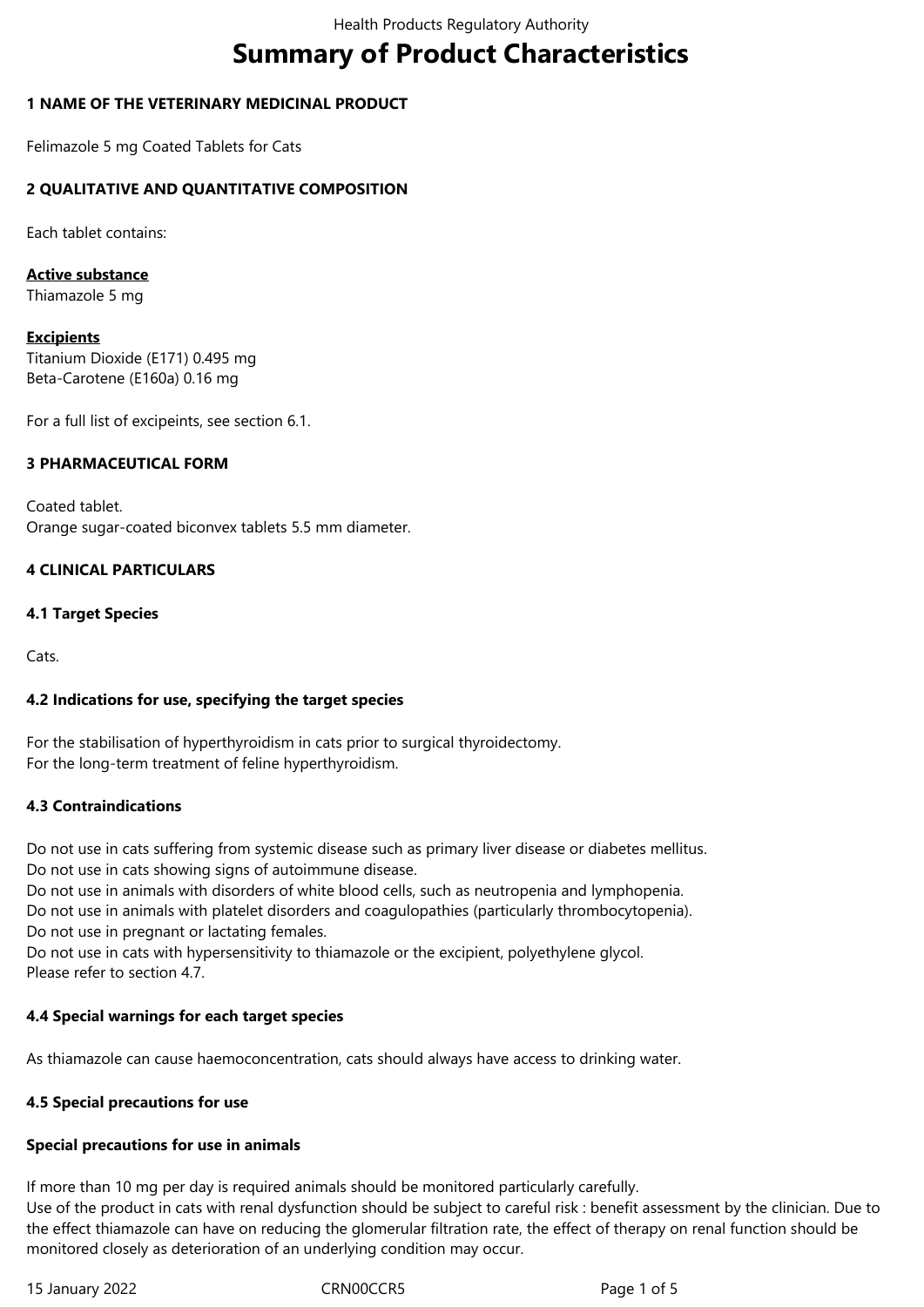#### Health Products Regulatory Authority

Haematology must be monitored due to risk of leucopenia or haemolytic anaemia.

Any animal that suddenly appears unwell during therapy, particularly if they are febrile, should have a blood sample taken for routine haematology and biochemistry. Neutropenic animals (neutrophil counts <2.5 x 10<sup>9</sup>/l) should be treated with prophylactic bactericidal antibacterial drugs and supportive therapy.

Please refer to section 4.9 for monitoring instructions.

#### **Special precautions to be taken by the person administering the veterinary medicinal product to animals**

Wash hands after use.

In the case of accidental ingestion, seek medical advice immediately and show the package insert or the label to the physician. Thiamazole may cause vomiting, epigastric distress, headache, fever, arthralgia, pruritus and pancytopenia. Treatment is symptomatic.

Wash hands with soap and water after handling litter used by treated animals.

Do not eat, drink or smoke while handling the tablet or used litter.

Do not handle this product if you are allergic toantithyroid products. If allergic symptoms develop, such as a skin rash, swelling of the face, lips or eyes or difficulty in breathing, you should seek medical attention immediately and show the package leaflet or label to the doctor.

Do not break or crush tablets.

As thiamazole is a suspected human teratogen, women of child-bearing age and pregnant women should wear gloves when handling litter of treated cats.

Pregnant women should wear gloves when handling the product.

## **4.6 Adverse reactions (frequency and seriousness)**

Adverse reactions have been reported following long term control of hyperthyroidism. In many cases, signs may be mild and transitory and not a reason for withdrawal of treatment. The more serious effects are mainly reversible when medication is stopped.

Adverse reactions are uncommon. The most common clinical side effects that are reported include vomiting,

inappetance/anorexia, lethargy, severe pruritus and excoriations of the head and neck, bleeding diathesis and icterus associated with hepatopathy, and haematological abnormalities (eosinophilia, lymphocytosis, neutropenia, lymphopenia, slight leucopenia, agranulocytosis, thrombocytopenia or haemolytic anaemia). These side effects resolve within 7-45 days after cessation of thiamazole therapy.

Possible immunological side effects include anaemia, with rare side effects including thrombocytopenia and serum anti-nuclear antibodies, and, very rarely, lymphadenopathy can occur. Treatment should be stopped immediately and alternative therapy considered following a suitable period for recovery.

Following long-term treatment with thiamazole in rodents, an increased risk of neoplasia in the thyroid gland has been shown to occur, but no evidence is available in cats.

#### **4.7 Use during pregnancy, lactation or lay**

Laboratory studies in rats and mice have shown evidence of teratogenic and embryotoxic effects of thiamazole. The safety of the product was not assessed in pregnant or lactating cats. Do not use in pregnant or lactating females.

#### **4.8 Interaction with other medicinal products and other forms of interactions**

Concurrent treatment with phenobarbital may reduce the clinical efficacy of thiamazole.

Thiamazole is known to reduce the hepatic oxidation of benzimidazole wormers and may lead to increases in their plasma concentrations when given concurrently.

Thiamazole is immunomodulatory, therefore this should be taken into account when considering vaccination programmes.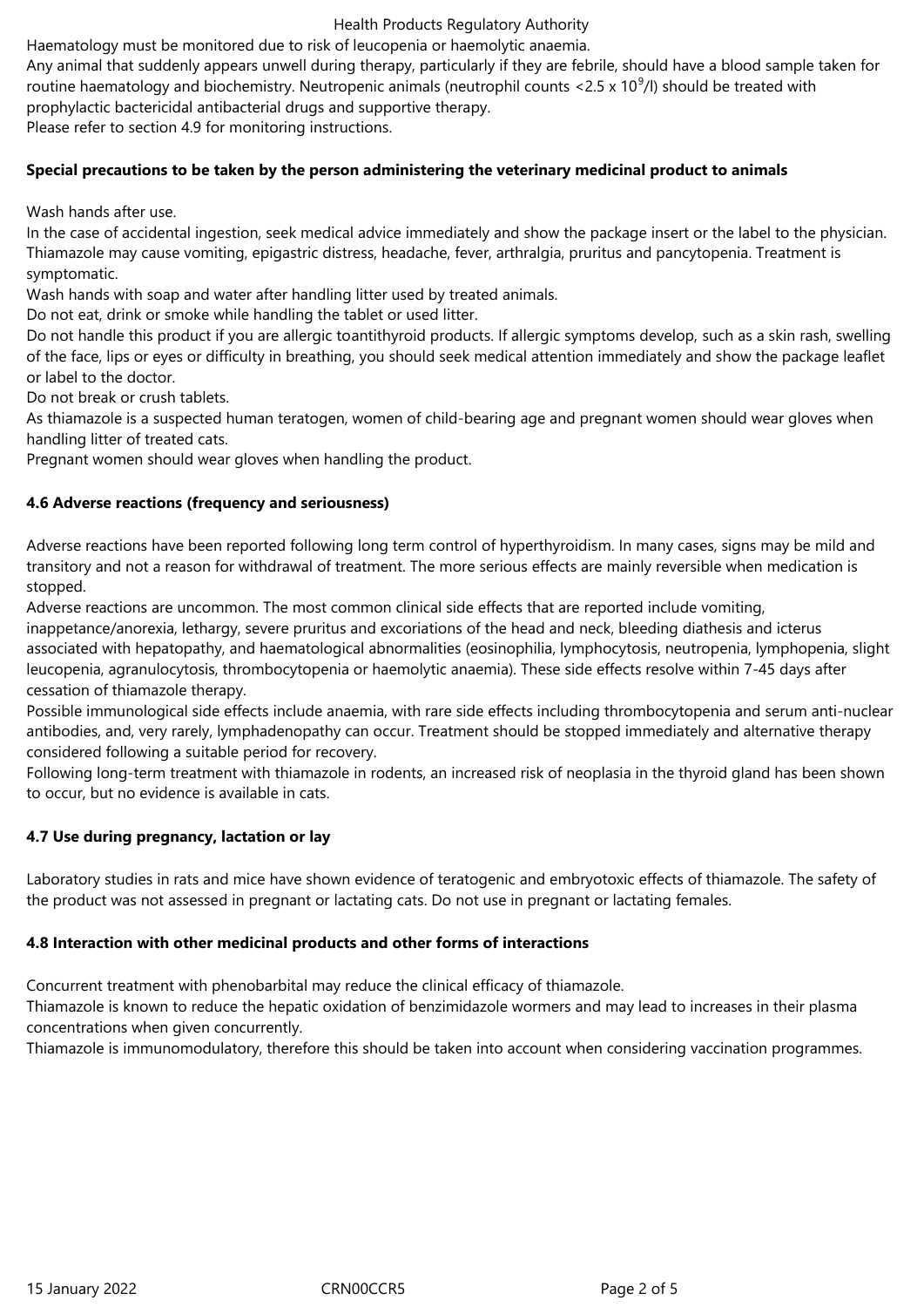# Health Products Regulatory Authority

## **4.9 Amounts to be administered and administration route**

For oral administration only.

For the stabilisation of feline hyperthyroidism prior to surgical thyroidectomy and for the long term treatment of feline hyperthyroidism, the recommended starting dose is 5 mg per day.

Wherever possible, the total daily dose should be divided into two and administered morning and evening. Tablets should not be split.

If, for reasons of compliance, once daily dosing with a 5 mg tablet is preferable, then this is acceptable although the 2.5 mg tablet given twice daily may be more efficacious in the short term. The 5 mg tablet is also suitable for cats requiring higher dose rates.

Haematology, biochemistry and serum total T4 should be assessed before initiating treatment and after 3 weeks, 6 weeks, 10 weeks, 20 weeks, and thereafter every 3 months At each of the recommended monitoring intervals, the dose should be titrated to effect according to the total T4 and to clinical response to treatment. Dose adjustments should be made in increments of 2.5 mg and the aim should be to achieve the lowest possible dose rate.

If more than 10 mg per day is required animals should be monitored particularly carefully.

The dose administered should not exceed 20 mg/day.

For long term treatment of hyperthyroidism, the animal should be treated for life.

## **4.10 Overdose (symptoms, emergency procedures, antidotes), if necessary**

In tolerance studies in young healthy cats, the following dose-related clinical signs occurred at doses of up to 30 mg/animal/day: anorexia, vomiting, lethargy, pruritus and haematological and biochemical abnormalities such as neutropenia, lymphopenia, reduced serum potassium and phosphorus levels, increased magnesium and creatinine levels and the occurrence of anti-nuclear antibodies. At a dose of 30 mg/day some cats showed signs of haemolytic anaemia and severe clinical deterioration. Some of these signs may also occur in hyperthyroid cats treated at doses of up to 20 mg per day. Excessive doses in hyperthyroid cats may result in signs of hypothyroidism. This is however unlikely, as hypothyroidism is usually corrected by negative feedback mechanisms. Please refer to Section 4.6: Adverse reactions. If overdosage occurs, stop treatment and give symptomatic and supportive care.

#### **4.11 Withdrawal period(s)**

Not applicable.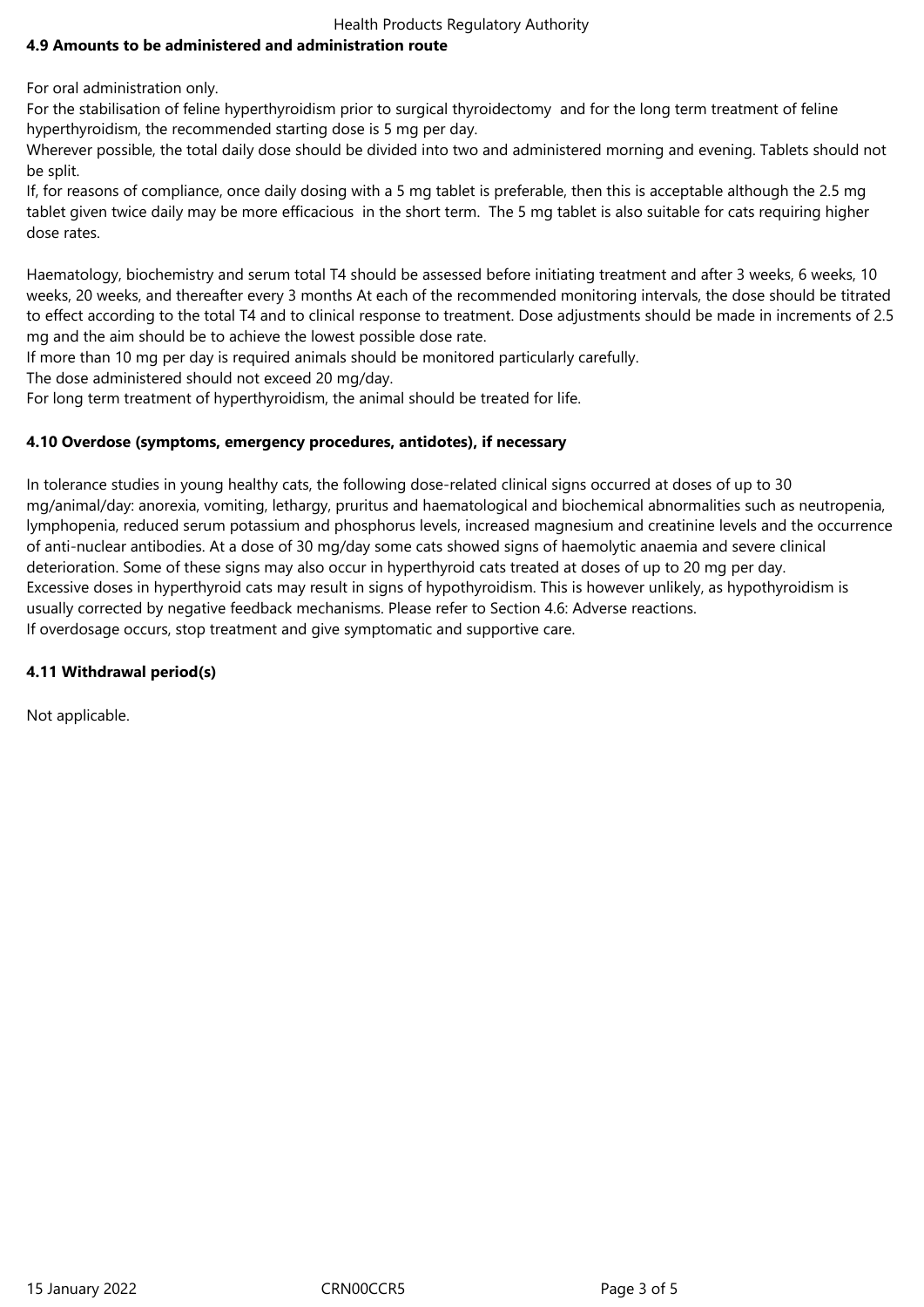#### Health Products Regulatory Authority **5 PHARMACOLOGICAL or IMMUNOLOGICAL PROPERTIES**

Pharmacotherapeutic group: antithyroid preparations: sulphur-containing imidazole derivatives. ATC Vet Code: QH03BB02.

# **5.1 Pharmacodynamic properties**

Thiamazole acts by blocking the biosynthesis of thyroid hormone *in vivo*.The primary action is to inhibit binding of iodide to the enzyme thyroid peroxidase, thereby preventing the catalysed iodination of thyroglobulin and  $T_3$  and  $T_4$  synthesis.

## **5.2 Pharmacokinetic particulars**

Following oral dosing in healthy cats, thiamazole is rapidly and completely absorbed with a bioavailability of >75 %. However, there is a considerable variation between animals. Elimination of the drug from cat plasma is rapid with a half life of 4.5-5.0 hours. Peak plasma levels occur approximately 1-2 hoursafter dosing. Cmax is between 1.6-1.9 µg/ml.

In rats thiamazole has been shown to be poorly bound to plasma protein (5 %);40 % was bound to red blood cells. The metabolism of thiamazole in cats has not been investigated, however, in rats thiamazole is rapidly metabolised in the thyroid gland. About 64 % of the administered dose being eliminated in the urine and only 7.8 % excreted in faeces. This is in contrast with man where the liver is important for the metabolic degradation of the compound. The drug residence time in the thyroid gland is assumed to be longer than in the plasma.

From man and rats it is known that the drug can cross the placenta and concentrates in the foetal thyroid gland. There is also a high rate of transfer into breast milk.

# **6 PHARMACEUTICAL PARTICULARS**

## **6.1 List of excipients**

Tablet core: Lactose monohydrate Povidone Sodium starch glycollate Magnesium stearate Coating: Sucrose Povidone Beta-Carotene (E160a) Macrogol Purified talc White beeswax Carnuba wax Shellac Titanium dioxide (E171) Sodium methyl hydroxybenzoate (E219)

# **6.2 Major incompatibilities**

None known.

#### **6.3 Shelf-life**

Tablet container: Shelf life of the veterinary medicinal product as packaged for sale: 5 years. Blister: Shelf life of the veterinary medicinal product as packaged for sale: 3 years.

#### **6.4 Special precautions for storage**

Do not store above 25°C.

Tablet container: Keep the container tightly closed in order to protect from moisture. Keep the container in the outer carton. Blister: Keep the blister strips in the carton.